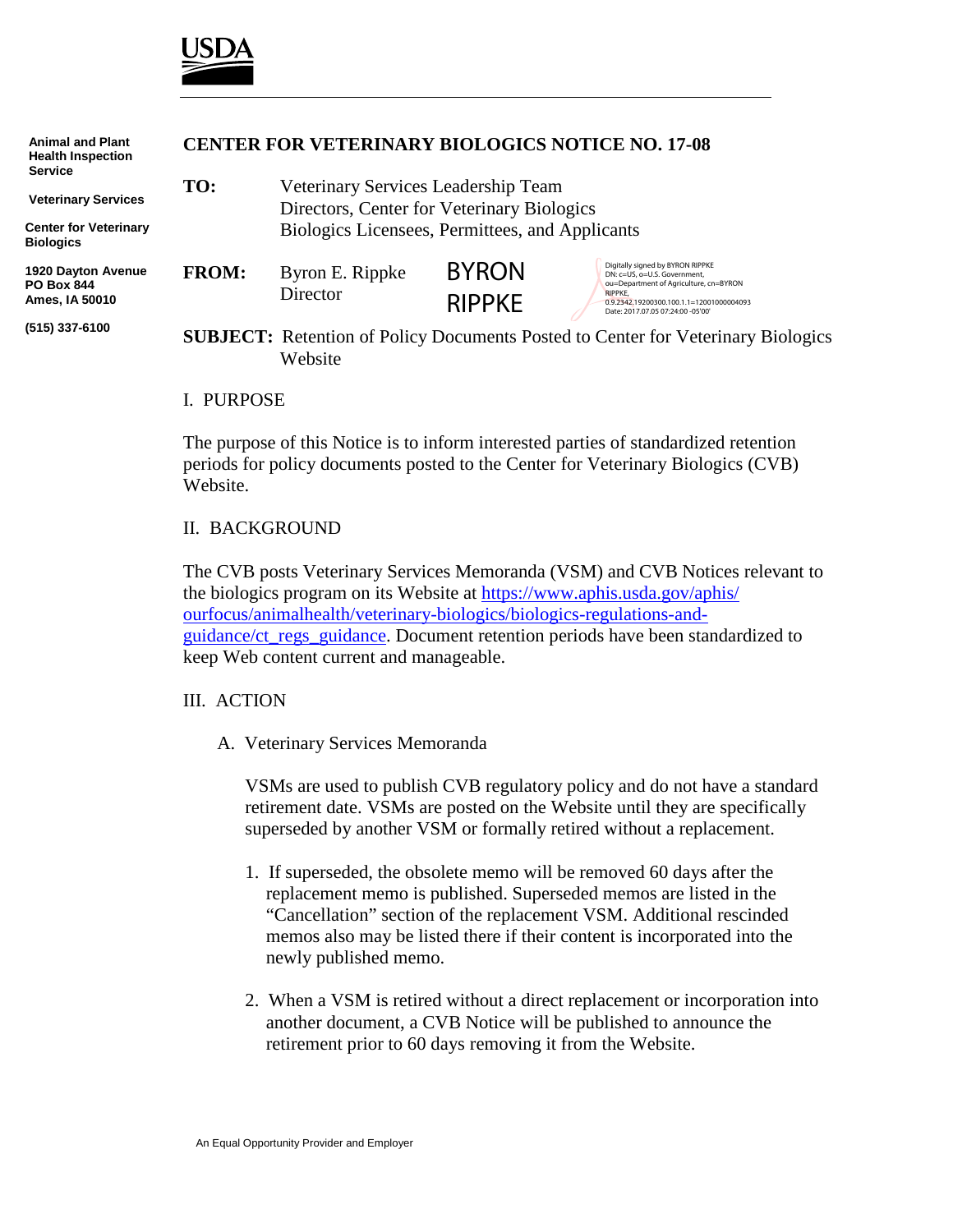### B. CVB Notices

### 1. Routine Notices

CVB Notices are used to publish administrative announcements regarding the veterinary biologics program. Many of the announcements are routine and do not have long-term relevance. The following retention periods have been established for routine Notices:

|                                                                | <b>Retention</b><br><b>Period</b> |
|----------------------------------------------------------------|-----------------------------------|
|                                                                | (Years) after                     |
| <b>Description</b>                                             | <b>Publication</b>                |
| Quarterly announcement of new license issuances                |                                   |
| Yearly announcement of doses produced/destroyed                |                                   |
| Announcement of new conditional license                        |                                   |
| Announcement of new version of biologics forms                 |                                   |
| Announcement of change in contact info                         |                                   |
| Announcement of retired VSM                                    |                                   |
| Announcement of new or retired Supplemental Assay Method       |                                   |
| (SAM)                                                          | $\mathcal{R}$                     |
| Announcement of new/retired reagent or change in reagent       |                                   |
| dating                                                         | 3                                 |
| Announcement of acceptance of applications for new class of    | Upon licensure                    |
| biologic                                                       | of first                          |
|                                                                | applicable                        |
|                                                                | product                           |
| Solicitations for new biological products (e.g., vaccine bank) |                                   |
| Taxonomic name changes                                         |                                   |

### 2. Non-Routine Notices

CVB Notices also may be used as an expedited means to publish new regulatory policies or procedures, but these are typically followed by a more permanent document, like a VSM.

This type of Notice may be retired when the follow-up document, containing information covered in the Notice, is published. Procedural notices also may be retired when the information contained in them is no longer applicable.

## IV. IMPLEMENTATION/APPLICABILITY

Documents listed in the Appendix of this Notice will be removed from the Website 60 days after the date of this Notice. Individuals wishing to keep archival copies of these documents should download them from the Website within that 60-day grace period. From then on,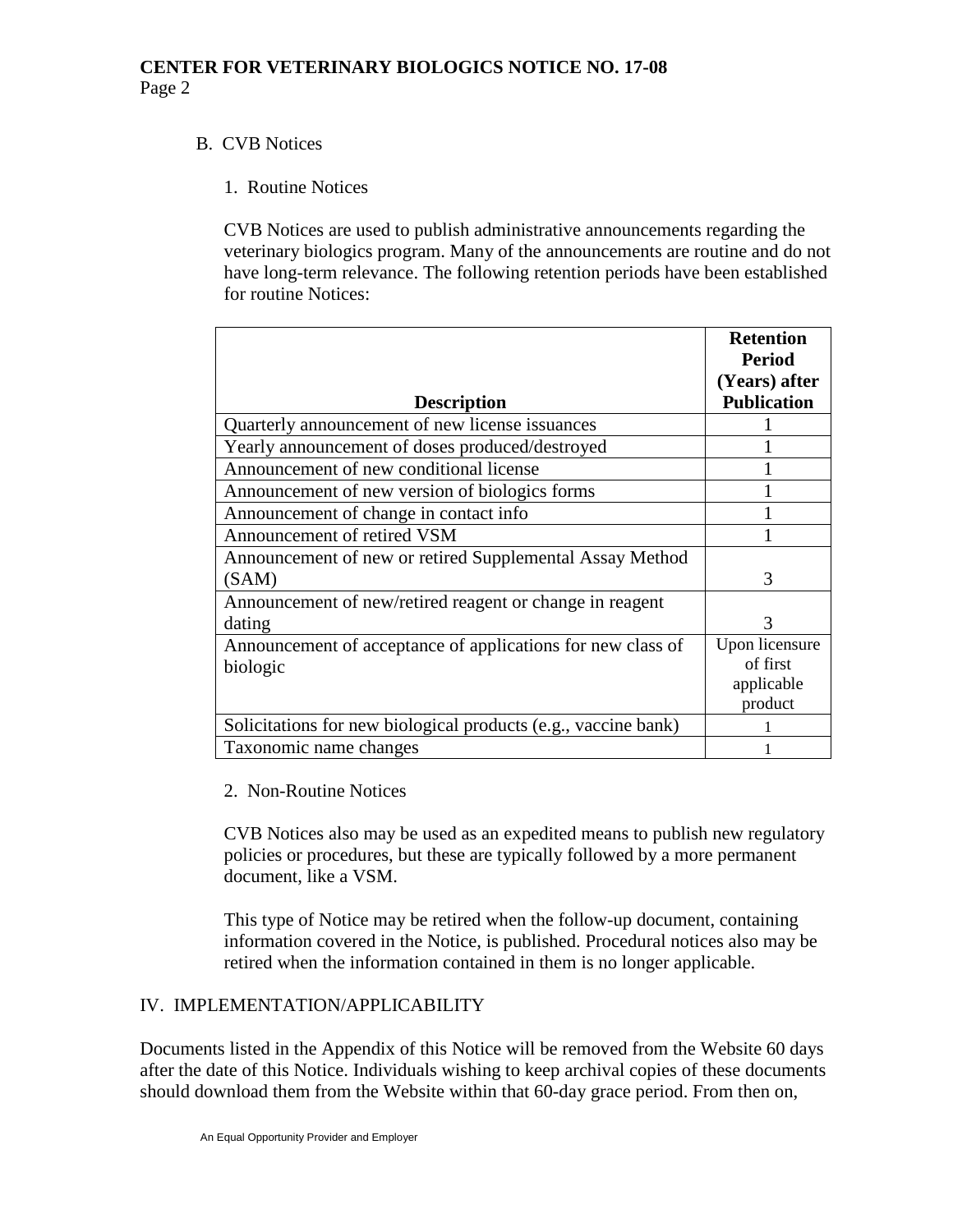documents will be removed from the Website, according to the retention schedule in this Notice, without further notification.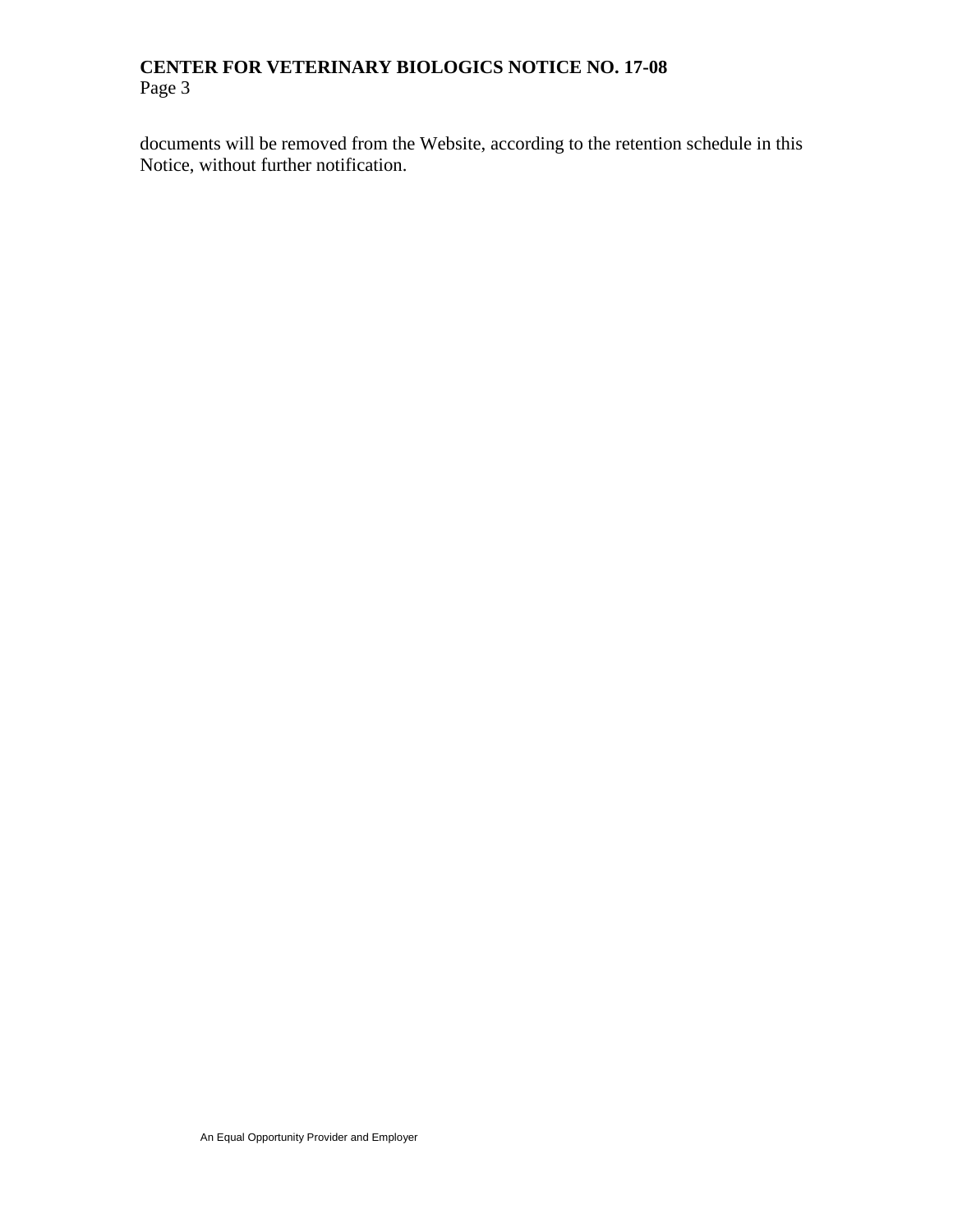# **Appendix. Documents Currently Eligible to be Removed from CVB Website**

| ID        | <b>Routine CVB Notices</b><br><b>Title</b>                              |  |  |
|-----------|-------------------------------------------------------------------------|--|--|
| $00 - 05$ | Issuance of a Conditional License for Lawsonia Intracellularis Vaccine, |  |  |
|           | <b>Avirulent Live Culture</b>                                           |  |  |
| $00 - 12$ | Issuance of a Conditional License for Mycoplasma Bovis Bacterin         |  |  |
| $00-13$   | Issuance of a Conditional License for Avian Influenza Vaccine, Killed   |  |  |
|           | Virus, H5 Subtype                                                       |  |  |
| $00 - 15$ | <b>Issuance of New Supplemental Assay Method</b>                        |  |  |
| $00 - 16$ | <b>Issuance of New Supplemental Assay Method</b>                        |  |  |
| $00 - 17$ | Issuance of a Conditional License for Sarcocystis Neurona Vaccine,      |  |  |
|           | Killed Protozoa                                                         |  |  |
| $02 - 08$ | Diagnostic Test Kits for Scrapie and Chronic Wasting Disease            |  |  |
| $04 - 08$ | Diagnostic Test Kits for Bovine Spongiform Encephalopathy               |  |  |
| $06 - 21$ | Replacement of the CVB Killed Veterinary Rabies Reference               |  |  |
| 10-04     | Replacement of the CVB Killed Veterinary Rabies Reference               |  |  |
| 78        | Veterinary Biological Products in Licensed Establishments Produced and  |  |  |
|           | Destroyed 01/01/2010 through 12/31/2010                                 |  |  |
| $11-03$   | <b>Issuance of Licenses</b>                                             |  |  |
| 11-04     | Expiration Date Extension and Discontinued Reagents: Salmonella         |  |  |
|           | <b>Standard Reference Bacterins</b>                                     |  |  |
| $11-05$   | Replacement of the Center for Veterinary Biologics Escherichia coli,    |  |  |
|           | HRP-labeled K88 Monoclonal Antibody                                     |  |  |
| 11-06     | Cancellation of Veterinary Services Memorandum 800.96 and Notice of     |  |  |
|           | <b>Example Data Files</b>                                               |  |  |
| $11-07$   | Distribution of a New Lot of Leptospira grippotyphosa Polyclonal        |  |  |
|           | Antibody, IRP 511-04                                                    |  |  |
| 11-08     | <b>Issuance of Licenses</b>                                             |  |  |
| $11 - 11$ | Replacement Lots of the Center for Veterinary Biologics'                |  |  |
|           | Mycobacterium Tuberculosis Sensitinogen, Escherichia coli Anti-K99      |  |  |
|           | Pilus Horseradish Peroxidase (HRP)-Labeled Monoclonal Antibody, and     |  |  |
|           | Clostridium tetani Antitoxin 5.0 AU/mL (guinea pig origin)              |  |  |
| $11 - 13$ | Distribution of a new lot of Leptospira kirschneri Serogroup            |  |  |
|           | grippotyphosa Mouse Ascites (also designated as Leptospira              |  |  |
|           | grippotyphosa Monoclonal Antibody (LG MAb) IRP 04-505                   |  |  |
| $11 - 15$ | Discontinued Reagents: Standard Reference Preparations and Test         |  |  |
|           | <b>Reagents for Virus Biological Products</b>                           |  |  |
| $11-16$   | <b>Issuance of Licenses</b>                                             |  |  |
| $11 - 17$ | Withdrawal of Supplemental Assay Method (SAM) for the Mikrozone         |  |  |
|           | Electrophoretic Separation of Blood Fractions Used in Veterinary        |  |  |
|           | Biologics, SAM 509                                                      |  |  |
| 11-19     | Avian Influenza (H5 and H7 Subtypes) Vaccine Bank                       |  |  |
| 11-20     | <b>Supplemental Assay Methods</b>                                       |  |  |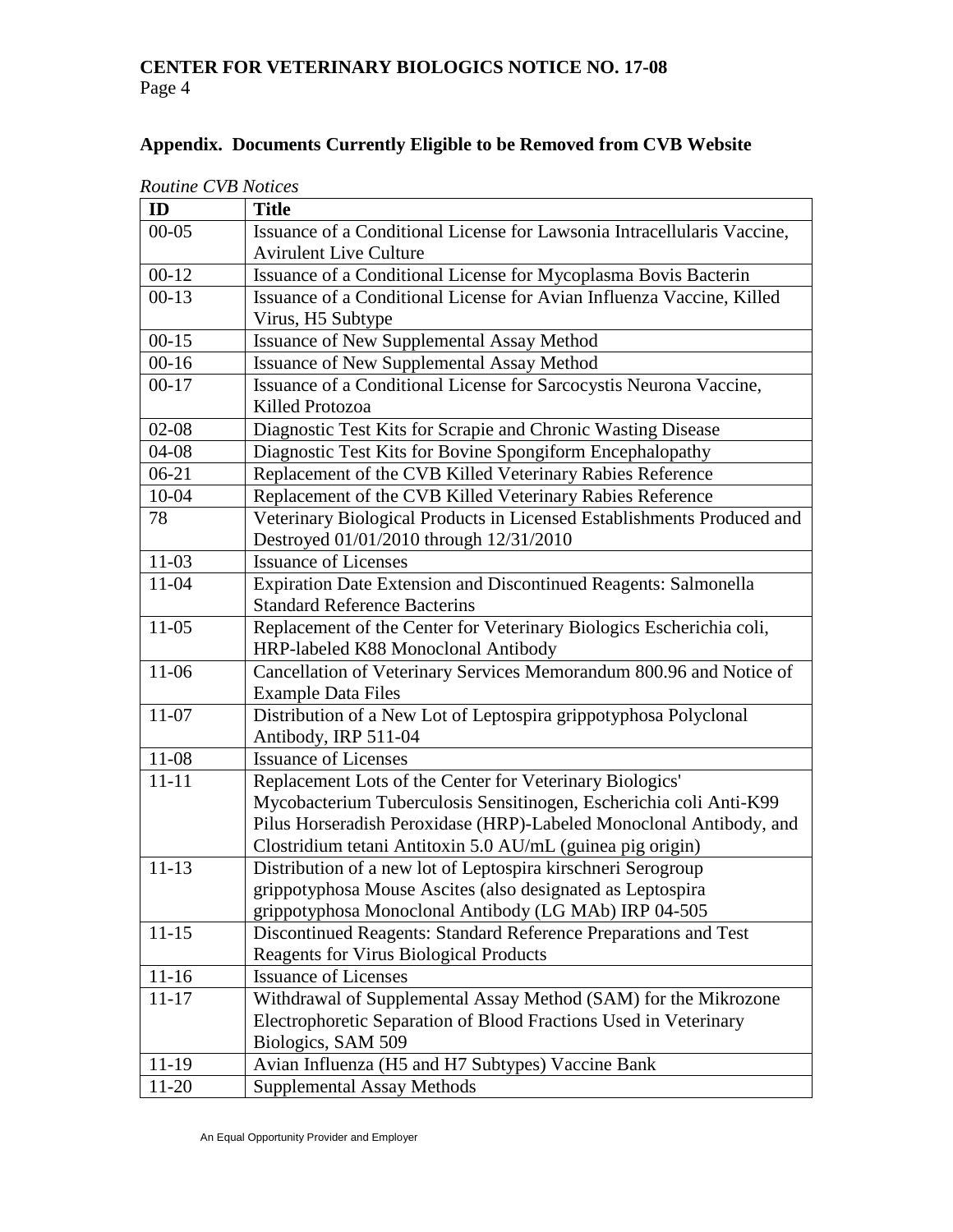| ID        | <b>Title</b>                                                             |
|-----------|--------------------------------------------------------------------------|
| $11 - 21$ | <b>Issuance of Licenses</b>                                              |
| $11 - 20$ | <b>Supplemental Assay Methods</b>                                        |
| $11 - 22$ | Routine Distribution and Replacement of the Center for Veterinary        |
|           | <b>Biologics' Bacterial Testing Reagents</b>                             |
| $11 - 23$ | Issuance of a Conditional License for West Nile Virus Vaccine, Killed    |
|           | Virus                                                                    |
| 79        | Veterinary Biological Products in Licensed Establishments Produced and   |
|           | Destroyed 01/01/2011 through 12/31/2011                                  |
| $12 - 01$ | <b>Issuance of Licenses</b>                                              |
| $12 - 02$ | Change in Contact Information for the Policy, Evaluation, and Licensing, |
|           | <b>Operational Support Section</b>                                       |
| 12-08     | <b>Issuance of Licenses</b>                                              |
| $12 - 10$ | Issuance of a Conditional License for Corynebacterium                    |
|           | Pseudotuberculosis Bacterin                                              |
| $12 - 13$ | Issuance of a Conditional License for Foot and Mouth Disease Virus       |
|           | Vaccine, Live Adenovirus Vector                                          |
| $12 - 16$ | <b>Issuance of Licenses</b>                                              |
| $12-19$   | Issuance of a Conditional License for Polyprenyl Immunostimulant         |
| $12 - 20$ | <b>Issuance of Licenses</b>                                              |
| $12 - 22$ | Issuance of a Conditional License for Equine Rhinitis A Vaccine          |
| $12 - 23$ | Issuance of a Conditional License for Canine Lymphoma Monoclonal         |
|           | Antibody                                                                 |
| 12-24     | Issuance of a Conditional License for Streptococcus Uberis Bacterin      |
| 80        | Veterinary Biological Products in Licensed Establishments Produced and   |
|           | Destroyed 01/01/2012 through 12/31/2012                                  |
| 13-01     | <b>Issuance of Licenses</b>                                              |
| 13-04     | Discontinued Bacterial Challenge Cultures                                |
| 13-07     | <b>Issuance of Licenses</b>                                              |
| 13-08     | Extension of Dating for Erysipelothrix Rhusiopathiae Bacterin, IRP       |
|           | 529(05)                                                                  |
| 13-09     | <b>Issuance of Licenses</b>                                              |
| 13-12     | Issuance of a Conditional License for Rift Valley Fever Vaccine,         |
|           | <b>Modified Live Virus</b>                                               |
| $13 - 14$ | <b>Issuance of Licenses</b>                                              |
| $13 - 15$ | Issuance of a Conditional License for Bronchitis Vaccine, Georgia Type,  |
|           | Live Virus                                                               |
| $13 - 16$ | Availability of New and Revised Biologics Forms                          |
| 81        | Veterinary Biological Products in Licensed Establishments Produced and   |
|           | Destroyed 01/01/2013 through 12/31/2013                                  |
| 14-01     | <b>Issuance of Licenses</b>                                              |
| 14-02     | Availability of Porcine Epidemic Diarrhea Virus (PEDV)                   |
| 14-03     | Issuance of a Conditional License for Canine Lymphoma Monoclonal         |
|           | Antibody                                                                 |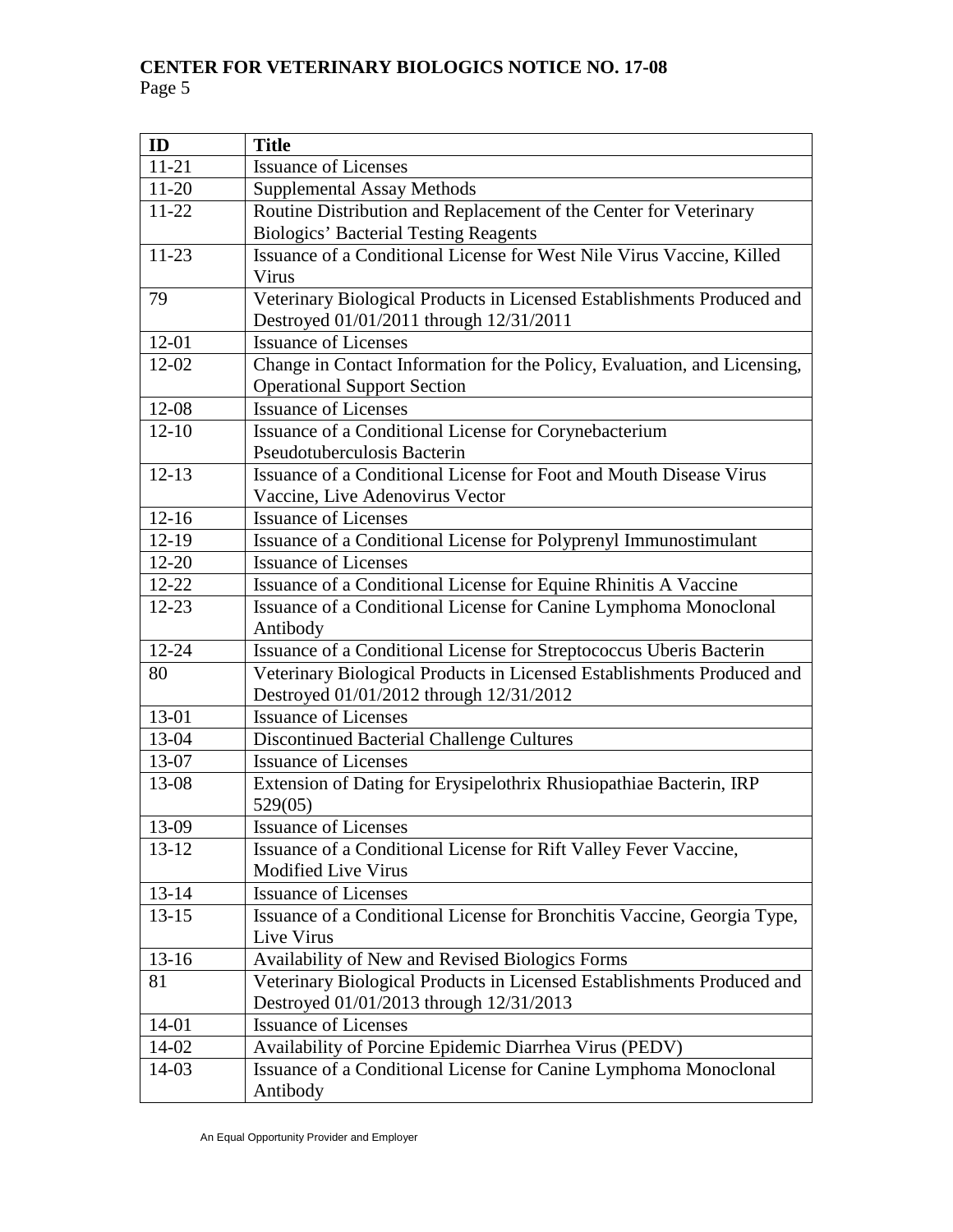| ID        | <b>Title</b>                                                              |
|-----------|---------------------------------------------------------------------------|
| 14-04     | Availability of Revised APHIS Form 2007                                   |
| 14-05     | Availability of Swine Influenza Virus (SIV) Isolates                      |
| 14-07     | Issuance of a Conditional License for Feline Interleukin-2                |
|           | Immunomodulator, Live Canarypox Vector                                    |
| 14-08     | Extension of Dating for Erysipelothrix Rhusiopathiae Bacterin, IRP 529    |
|           | (05)                                                                      |
| 14-09     | <b>Issuance of Licenses</b>                                               |
| $14 - 11$ | Availability of Porcine Delta Coronavirus Isolate                         |
| $14-12$   | Issuance of a Conditional License for Porcine Epidemic Diarrhea           |
|           | Vaccine                                                                   |
| $14 - 13$ | <b>Issuance of Licenses</b>                                               |
| $14 - 14$ | <b>Issuance of Licenses</b>                                               |
| 82        | Veterinary Biological Products in Licensed Establishments Produced and    |
|           | Destroyed 01/01/2014 through 12/31/2014                                   |
| 15-01     | Issuance of Licenses                                                      |
| $15-05$   | <b>Issuance of Licenses</b>                                               |
| 15-09     | <b>Issuance of Licenses</b>                                               |
| $15-10$   | Issuance of a Conditional License for Canine Atopic Dermatitis            |
|           | Immunotherapeutic                                                         |
| $15 - 11$ | Issuance of a Conditional License for Canine Lymphoma Vaccine, DNA        |
| $15 - 12$ | <b>Issuance of Licenses</b>                                               |
| 83        | Veterinary Biological Products in Licensed Establishments Produced and    |
|           | Destroyed 01/01/2015 through 12/31/2015                                   |
| $16-01$   | <b>Issuance of Licenses</b>                                               |
| 16-04     | Issuance of a production platform-based license for Prescription Product, |
|           | <b>RNA Particle</b>                                                       |
| 16-06     | <b>Issuance of Licenses</b>                                               |
| 16-08     | Name Change for Biologicals Containing Arcanobacterium pyogenes           |
| $16-10$   | <b>Issuance of Licenses</b>                                               |
| $16 - 11$ | Final solicitation for Eurasian (EA) highly pathogenic Avian Influenza    |
|           | (HPAI) Virus H5 vaccine                                                   |

# *Other CVB Notices*

| <b>ID</b> | <b>Title</b>                                   | <b>Reason for Retirement</b>    |
|-----------|------------------------------------------------|---------------------------------|
| $00 - 04$ | Collaborative Studies on Moisture and          | Collaboration opportunity ended |
|           | Formaldehyde                                   |                                 |
| $00-10$   | <b>Courtesy Notification of Serial Release</b> | New procedure incorporated into |
|           | <b>Actions</b>                                 | VSM 800.53                      |
| $02 - 02$ | Change in Finished Label Submission            | Incorporated into 9CFR 112 and  |
|           | Requirement                                    | <b>VSM 800.54</b>               |
| $05-05$   | Confidence Interval Estimation in              | Incorporated into VSM 800.203   |
|           | Serological Interference Studies               |                                 |